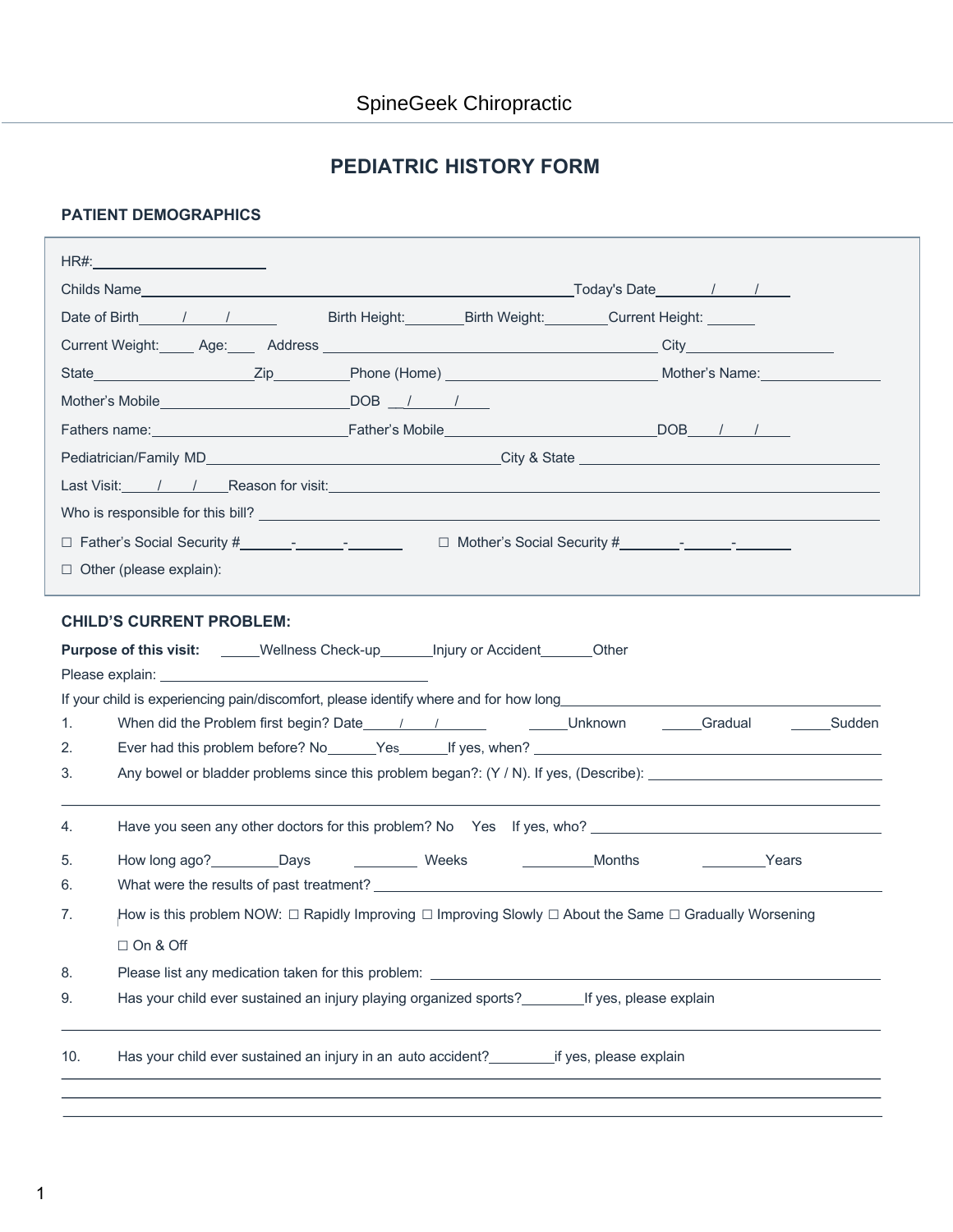#### **HAS YOUR CHILD EVER SUFFERED FROM:** mark **Y** for YES or **N** for NO

| $\Box$ Headaches<br>$\Box$ Dizziness                       | $\Box$ Orthopedic Problems.<br>$\Box$ Neck Problems | $\Box$ Digestive Disorders<br>$\Box$ Poor Appetite | $\Box$ Behavioral Problems<br>$\Box$ ADD/ADHD |
|------------------------------------------------------------|-----------------------------------------------------|----------------------------------------------------|-----------------------------------------------|
| $\Box$ Fainting                                            | $\Box$ Arm Problems                                 | $\Box$ Stomach Ache                                | $\Box$ Ruptures/Hernia                        |
| $\Box$ Seizures/Convulsions                                | $\Box$ Leg Problems                                 | $\Box$ Reflux                                      | $\Box$ Muscle Pain                            |
| $\Box$ Heart Trouble                                       | $\Box$ Joint Problems                               | $\Box$ Constipation                                | $\Box$ Growing Pains                          |
| □ Chronic Earaches                                         | $\Box$ Backaches                                    | $\Box$ Diarrhea                                    | $\Box$ Allergies to                           |
| $\Box$ Sinus Trouble                                       | $\Box$ Poor Posture                                 | $\Box$ Hypertension                                | $\Box$ Asthma                                 |
| $\Box$ Scoliosis                                           | $\Box$ Anemia                                       | $\Box$ Colds/Flu                                   | $\Box$ Walking Trouble                        |
| $\Box$ Bed Wetting                                         | $\Box$ Colic                                        | $\Box$ Broken Bones                                | $\Box$ Sleeping Problems                      |
| $\Box$ Fall in baby walker                                 | $\Box$ Fall from bed or couch                       | $\Box$ Fall from crib                              | $\Box$ Fall off swing                         |
| $\Box$ Fall off bicycle                                    | $\Box$ Fall from high chair                         | $\Box$ Fall off slide                              | $\Box$ Fall down stairs                       |
| $\Box$ Fall from changing table $\Box$ Fall offmonkey bars |                                                     | $\Box$ Fall off skateboard/skates $\Box$ Other:    |                                               |

I understand that I am directly and fully responsible to this office for all fees associated with chiropractic care my child receives.

The risks associated with exposure to x-rays and spinal adjustments have been explained to me to my complete satisfaction, and I have conveyed my understanding of these risks to the doctor. After careful consideration I do hereby request and authorize imaging studies and chiropractic adjustments for the benefit of my minor child for whom I have the legal right to select and authorize health care services on behalf of. I hereby request and authorize this office to administer healthcare as deemed necessary to my dependent minor child. This authorization also extends to include diagnostic imaging, laboratory and other testing at the doctor's discretion.

□ Under the terms and conditions of my divorce, separation or other legal authorization, the consent of a spouse/former spouse or other guardian is not required. If my authority to so select and authorize this care should change in any way, I will immediately notify this office.

Parent or Legal Guardian's Signature **Date** Date

Doctor Name Date **Date**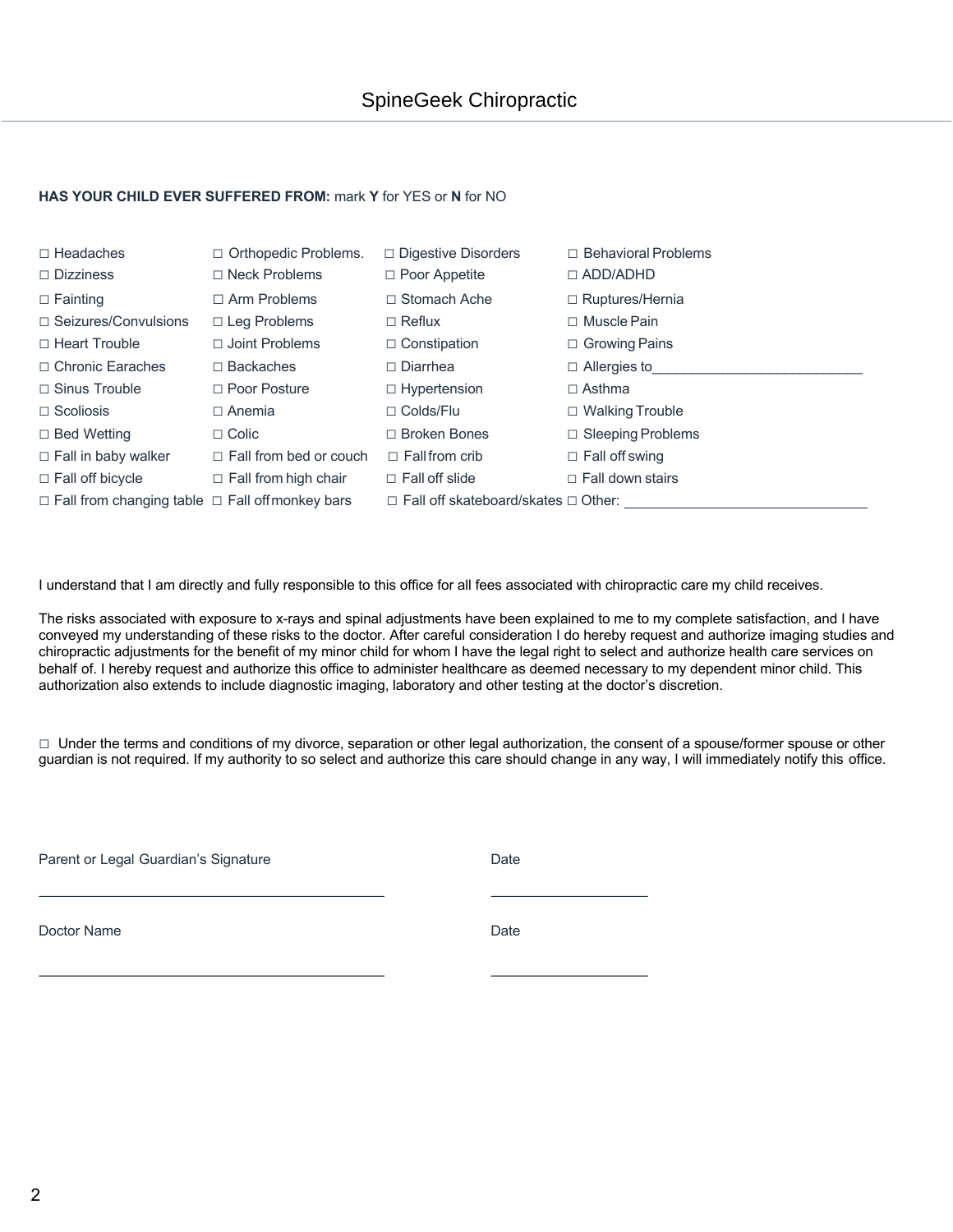# **Activities of Daily Living/Symptoms/Medications**

| Patient Name: |  |
|---------------|--|
|               |  |

Patient Name: Date: HRN:

## **Daily Activities: Effects of Current conditions On Performance**

Please identify how your current condition is affecting your ability to carry out activities that are routinely part of your life:

| <b>Bending</b>                    | □ No Effect         | $\Box$ Painful (can do)    | $\Box$ Painful (limits)    | $\Box$ Unable to Perform |
|-----------------------------------|---------------------|----------------------------|----------------------------|--------------------------|
| Concentrating                     | $\Box$ No Effect    | $\Box$ Painful (can do)    | $\Box$ Painful (limits)    | $\Box$ Unable to Perform |
| Doing computer Work               | □ No Effect         | $\Box$ Painful (can do)    | $\Box$ Painful (limits)    | $\Box$ Unable to Perform |
| Gardening                         | $\Box$ No Effect    | Painful (can do)<br>⊔      | □ Painful (limits)         | □ Unable to Perform      |
| <b>Playing Sports</b>             | No Effect<br>$\Box$ | $\Box$ Painful (can do)    | $\Box$ Painful (limits)    | $\Box$ Unable to Perform |
| <b>Recreation Activities</b>      | □ No Effect         | □ Painful (can do)         | $\Box$ Painful (limits)    | $\Box$ Unable to Perform |
| Shoveling                         | $\Box$ No Effect    | $\Box$ Painful (can do)    | $\Box$ Painful (limits)    | $\Box$ Unable to Perform |
| Sleeping                          | $\Box$ No Effect    | $\Box$ Painful (can do)    | □ Painful (limits)         | $\Box$ Unable to Perform |
| <b>Watching TV</b>                | □ No Effect         | $\Box$ Painful (can do)    | $\Box$ Painful (limits)    | □ Unable to Perform      |
| Carrying                          | □ No Effect         | $\Box$ Painful (can do)    | $\Box$ Painful (limits)    | □ Unable to Perform      |
| Dancing                           | $\Box$ No Effect    | $\Box$ Painful (can do)    | □ Painful (limits)         | $\Box$ Unable to Perform |
| <b>Dressing</b>                   | $\Box$ No Effect    | $\Box$ Painful (can do)    | $\Box$ Painful (limits)    | $\Box$ Unable to Perform |
| Lifting                           | □ No Effect         | $\Box$ Painful (can do)    | □ Painful (limits)         | $\Box$ Unable to Perform |
| Pushing                           | $\Box$ No Effect    | $\Box$ Painful (can do)    | □ Painful (limits)         | □ Unable to Perform      |
| <b>Rolling Over</b>               | □ No Effect         | □ Painful (can do)         | $\Box$ Painful (limits)    | □ Unable to Perform      |
| Sitting                           | □ No Effect         | $\Box$ Painful (can do)    | □ Painful (limits)         | □ Unable to Perform      |
| Standing                          | No Effect<br>$\Box$ | Painful (can do)<br>$\Box$ | $\Box$ Painful (limits)    | $\Box$ Unable to Perform |
| Working                           | $\Box$ No Effect    | Painful (can do)<br>$\Box$ | □ Painful (limits)         | □ Unable to Perform      |
| Climbing                          | $\Box$ No Effect    | $\Box$ Painful (can do)    | $\Box$ Painful (limits)    | $\Box$ Unable to Perform |
| Doing Chores                      | □ No Effect         | $\Box$ Painful (can do)    | $\Box$ Painful (limits)    | $\Box$ Unable to Perform |
| <b>Driving</b>                    | $\Box$ No Effect    | $\Box$ Painful (can do)    | □ Painful (limits)         | $\Box$ Unable to Perform |
| <b>Performing Sexual Activity</b> | $\Box$ No Effect    | $\Box$ Painful (can do)    | $\Box$ Painful (limits)    | $\Box$ Unable to Perform |
| Reading                           | No Effect<br>П.     | Painful (can do)<br>$\Box$ | Painful (limits)<br>$\Box$ | $\Box$ Unable to Perform |
| Running                           | $\Box$ No Effect    | Painful (can do)<br>$\Box$ | Painful (limits)<br>$\Box$ | $\Box$ Unable to Perform |
| Sitting to Standing               | $\Box$ No Effect    | $\Box$ Painful (can do)    | $\Box$ Painful (limits)    | $\Box$ Unable to Perform |
| Walking                           | □ No Effect         | $\Box$ Painful (can do)    | $\Box$ Painful (limits)    | $\Box$ Unable to Perform |
|                                   |                     |                            |                            |                          |